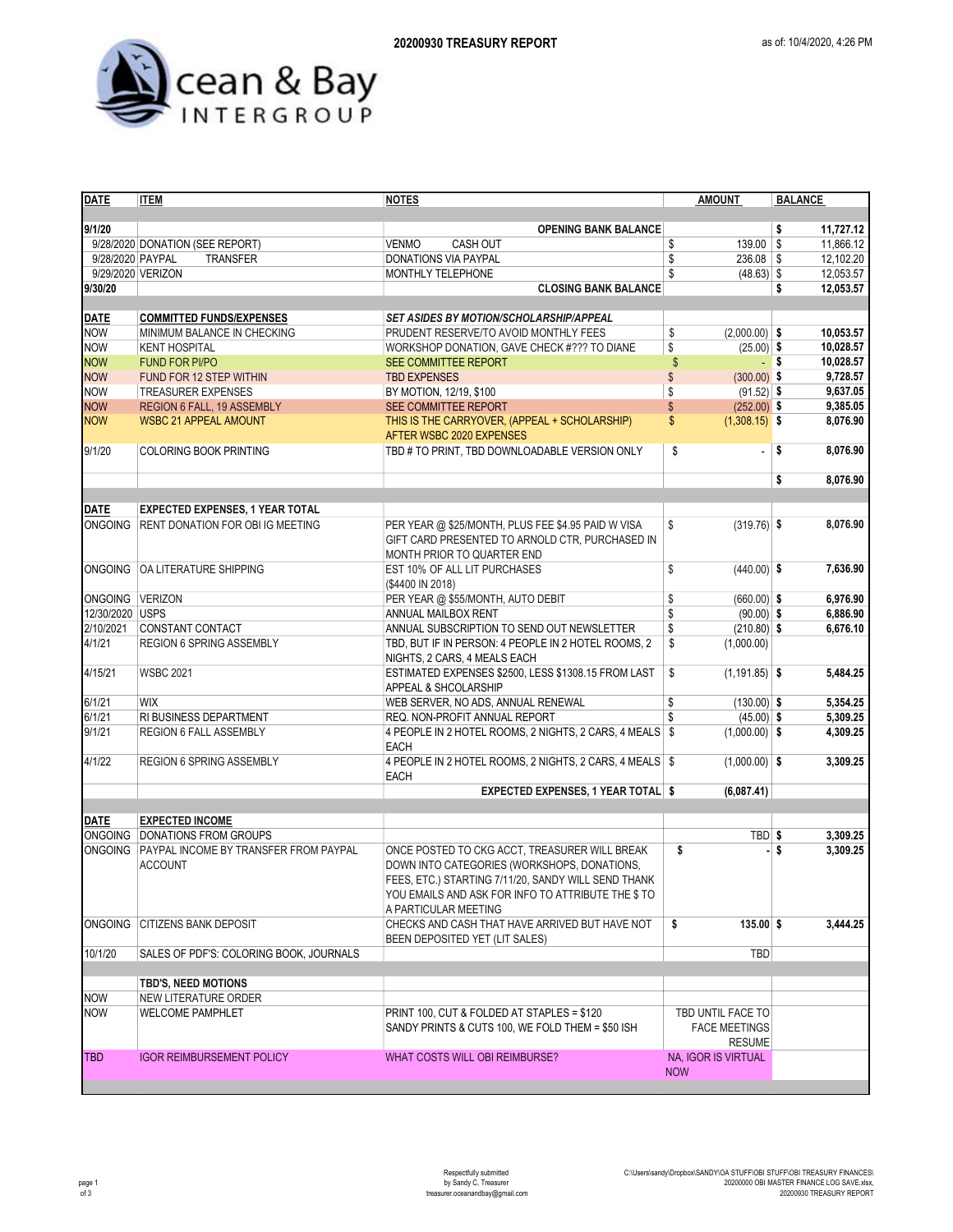

| DATE <b>ITEM</b>   |                                                                   | <b>NOTES</b>                                                                  | AMOUNT               |                                               |     | <b>BALANCE</b> |
|--------------------|-------------------------------------------------------------------|-------------------------------------------------------------------------------|----------------------|-----------------------------------------------|-----|----------------|
| <b>1/1/19 PIPO</b> |                                                                   |                                                                               |                      | <b>FUNDED BY MOTION 6/18</b>                  | -\$ | 58.00          |
|                    | 1/31/19 FUND FOR PI/PO                                            | last funded by motion, 1/19                                                   | \$<br>500.00         |                                               | \$  | 558.00         |
|                    | 3/31/19 EXPENSE                                                   | TBD, CHECK W JAY                                                              | \$<br>(48.76)        |                                               | \$  | 509.24         |
|                    | 3/31/19 EXPENSE                                                   | TBD, CHECK W JAY                                                              | \$<br>(122.38)       |                                               | \$  | 386.86         |
|                    | 3/31/19 EXPENSE                                                   | TBD, CHECK W JAY                                                              | \$<br>(2.06)         |                                               | \$  | 384.80         |
|                    | 3/31/19 EXPENSE                                                   | TBD, CHECK W JAY                                                              | \$<br>(68.80)        |                                               | \$  | 316.00         |
|                    | 6/5/2019 BANK DEPOSIT                                             | REGION 6 GRANT FOR PI/PO                                                      | \$<br>1,200.00       |                                               |     | \$1,516.00     |
|                    |                                                                   |                                                                               |                      |                                               |     |                |
| 8/19/2019 O A INC  |                                                                   | PI/PO LITERATURE ORDER                                                        | \$<br>(378.00)       |                                               |     | \$1,138.00     |
|                    | 5198<br>505-891-2664 NM                                           |                                                                               |                      |                                               |     |                |
| 8/19/2019 O A INC  |                                                                   | PI/PO LITERATURE ORDER                                                        | \$<br>(767.20)       |                                               | \$  | 370.80         |
|                    | 5198<br>505-891-2664 NM                                           |                                                                               |                      |                                               |     |                |
|                    | 9/5/2019 DRI*PRINTING SERVI888-888-4211 CA PI/PO PRINTING ORDER   |                                                                               | \$<br>(113.98)       |                                               | \$  | 256.82         |
|                    | 10/10/2019 JAY GALLIGAN                                           | TBD, CHECK W JAY                                                              | \$<br>(67.36)        |                                               | \$  | 189.46         |
|                    | (TOTAL FOR CK #2027 = 264.20)                                     |                                                                               |                      |                                               |     |                |
|                    | 10/10/2019 JAY GALLIGAN                                           | PI/PO REIMBURSE JAY FOR LABELS & ACRYLIC DISPLAYS                             | \$<br>(196.84)       |                                               | \$  | (7.38)         |
|                    | (TOTAL FOR CK #2027 = 264.20)                                     |                                                                               |                      |                                               |     |                |
|                    |                                                                   |                                                                               |                      |                                               |     |                |
|                    | 11/20/2019 EXCHANGE FEE                                           | <b>PI/PO EXPENSE</b>                                                          | \$<br>(2.00)         |                                               | \$  | (9.38)         |
|                    | 11/20/2019 APP QR CODE GENERABIELEFELD                            | PI/PO EXPENSE                                                                 | \$<br>(66.51)        |                                               | \$  | (75.89)        |
| 1/1/19 PIPO        |                                                                   | TOTAL EXPENSES, EXCL SCHOLARSHIP \$                                           | (1,833.89)           | <b>REMAINING FUNDS \$</b>                     |     | (75.89)        |
|                    |                                                                   |                                                                               |                      | (NEED MOTION, AND OR 2020 R6                  |     |                |
|                    |                                                                   |                                                                               |                      | <b>SCHOLARSHIP)</b>                           |     |                |
|                    |                                                                   |                                                                               |                      |                                               |     |                |
|                    | 1/1/19 REGION 6 FALL ASSEMBLY 2019                                |                                                                               |                      | <b>SET ASIDE \$</b>                           |     | 600.00         |
|                    | 9/23/2019 DENNY'S #9394 Albany<br><b>NY</b>                       | REGION 6 FALL ASSEMBLY EXPENSE                                                | \$<br>(28.49)        |                                               | \$  | 571.51         |
|                    | <b>NY</b><br>9/23/2019 RED LION ALBANY                            | 9763 KARA/SANDY HOTEL ROOM, 2 NIGHTS                                          | \$<br>(225.72)       |                                               | \$  | 345.79         |
|                    | 9/23/2019 WHOLEFDS ABN #10 1ALBANY                                | NY MEALS                                                                      | \$<br>(7.57)         |                                               | \$  | 338.22         |
|                    | 9/23/2019 RED LION ALBANY<br><b>NY</b>                            | 5198 MEALS                                                                    | \$<br>(7.56)         |                                               | \$  | 330.66         |
|                    |                                                                   |                                                                               |                      |                                               |     |                |
|                    | 9/23/2019 CHILI'S COLONIE COLONIE<br><b>NY</b>                    | <b>MEALS</b>                                                                  | \$<br>(44.02)        |                                               | \$  | 286.64         |
|                    | 10/3/2019 SANDY CURRY                                             | R6 FALL ASSEMBLY REIMBURSE SANDY FOR MILEAGE.                                 | \$<br>(139.18)       | $2026$ \$                                     |     | 147.46         |
|                    |                                                                   | <b>TOLLS</b>                                                                  |                      |                                               |     |                |
|                    | 10/10/2019 JAY GALLIGAN (TOTAL FOR CK #2027                       | R6 FALL ASSEMBLY REIMBURSE JAY FOR LUNCH TICKET                               | \$<br>(319.76)       | 2027                                          | \$  | (172.30)       |
|                    | $= 264.20$                                                        |                                                                               |                      |                                               |     |                |
|                    | 10/16/2019 CHUCK FARMER                                           | R6 FALL ASSEMBLY REIMBURSE CHUCK FOR JAY HOTEL                                | \$<br>(56.43)        | 2025                                          | -S  | (228.73)       |
|                    |                                                                   | ROOM, 1 NIGHT                                                                 |                      |                                               |     |                |
|                    | 10/4/20 REGION 6                                                  | REIMBURSE OBI FOR KARA SAT NIGHT HOTEL, PARTIAL                               | \$<br>90.43          |                                               |     | \$(138.30)     |
|                    |                                                                   | <b>MILEAGE</b>                                                                |                      |                                               |     |                |
|                    |                                                                   |                                                                               | \$                   |                                               |     |                |
|                    | 12/30/20 DIANE COSTA                                              | REIMBURSE MILEAGE, HOTEL 1 NIGHT                                              | (252.00)             | tbd, need Diane's Expense Report \$ (390.30)  |     |                |
|                    | 2/10/21 REGION 6 FALL ASSEMBLY 2019                               | <b>TOTAL EXPENSES &amp; REIMBURSEMENTS \$</b>                                 | (990.30)             | REMAINING FUNDS \$ (390.30)                   |     |                |
|                    |                                                                   |                                                                               |                      | (NEED MOTION)                                 |     |                |
|                    |                                                                   |                                                                               |                      |                                               |     |                |
|                    | 10/3/20 REGION 6 FALL ASSEMBLY 2020                               | NA, ASSEMBLY WILL BE VIRTUAL                                                  |                      | <b>SET ASIDE \$</b>                           |     |                |
|                    |                                                                   |                                                                               |                      |                                               |     |                |
|                    | 1/1/19 WSBC 2020                                                  |                                                                               |                      | <b>BALANCE \$ 367.35</b>                      |     |                |
|                    |                                                                   |                                                                               |                      | <b>FROM LAST YEAR'S APPEAL</b>                |     |                |
|                    | 1/1/2020 WSBC SCHOLARSHIP FROM REGION                             | AWARD CONFIRMED BY EMAIL FROM R6, 10/24/19,                                   | \$                   | 1,000.00 RECEIVED                             |     | \$1,367.35     |
|                    | 6                                                                 | EXPENSE REPORT DUE 5/2/20 TO REGION 6 AFTER WSBC                              |                      |                                               |     |                |
|                    |                                                                   |                                                                               |                      |                                               |     |                |
|                    | 505-891-2664 NM                                                   |                                                                               |                      |                                               |     |                |
| 1/13/2020 O A INC  |                                                                   | 9 WSBC 20 REG FEE                                                             | \$<br>(149.00) SPENT |                                               |     | \$1.218.35     |
|                    |                                                                   | 1/14/2020 NATIONWIDE87797090877-970-9059 RI WSBC 20 EXPENSE: FLIGHT INSURANCE | \$                   | (72.24) SPENT, NOT REFUNDABLE                 |     | \$1,146.11     |
|                    | 1/14/2020 SOUTHWEST 526215800-435-9792 TX WSBC 20 EXPENSE: FLIGHT |                                                                               | \$                   | (137.00) SPENT, NOT REFUNDABLE                |     | \$1,009.11     |
|                    | 1/14/2020 SOUTHWEST 526215800-435-9792 TX WSBC 20 EXPENSE: FLIGHT |                                                                               | \$                   | (450.96) SPENT, NOT REFUNDABLE                | \$  | 558.15         |
|                    | 3/31/2020 WSBC 2020 APPEAL LETTER                                 | RECEIVED, AND HELD IN THE OBI CHEKCING ACOCUNT                                | \$                   | 621.00 RECEIVED, AND HELD IN THE OBI CHEKCING |     | \$1,179.15     |
|                    |                                                                   |                                                                               |                      | <b>ACOCUNT</b>                                |     |                |
| ONGOING O A INC    |                                                                   | REFUNDED WSBC REG FEE DUE TO CANCELATION                                      | \$                   | 129.00 RECEIVED, REFUND FOR CANCELLED EVENT   |     | \$1,308.15     |
| ONGOING HOTEL      |                                                                   | <b>EVENT CANCELLED</b>                                                        | \$<br>$\sim$         | <b>NOT USED</b>                               |     | \$1,308.15     |
|                    | 4/1/2020 ADDL EXPENSES                                            |                                                                               |                      |                                               |     |                |
|                    |                                                                   | NO ADDL EXPENSE PER KARA                                                      | \$                   | NO ADDL EXP AS EVENT WAS CANCELLED            |     | \$1,308.15     |
|                    | 6/30/2020 WSBC SCHOLARSHIP FROM REGION                            | RETURN? OR ROLLOVER TO 2021? TBD                                              | \$                   | - WAS \$1000, NOT REQUIRED TO RETURN IT,      |     | \$1,308.15     |
|                    | 6                                                                 | SUBTRACT AIRFARE AND RETURN BALANCE?                                          |                      | USE FOR WSBC 21 INSTEAD                       |     |                |
|                    | <b>WSBC 2020</b>                                                  | <b>TOTAL EXPENSES, \$</b>                                                     | (680.20)             | REMAINING IN FUND, \$1,308.15                 |     |                |
|                    |                                                                   | <b>EXCL SCHOLARSHIP</b>                                                       |                      | <b>SET ASIDE FOR 2021</b>                     |     |                |
|                    |                                                                   |                                                                               |                      |                                               |     |                |